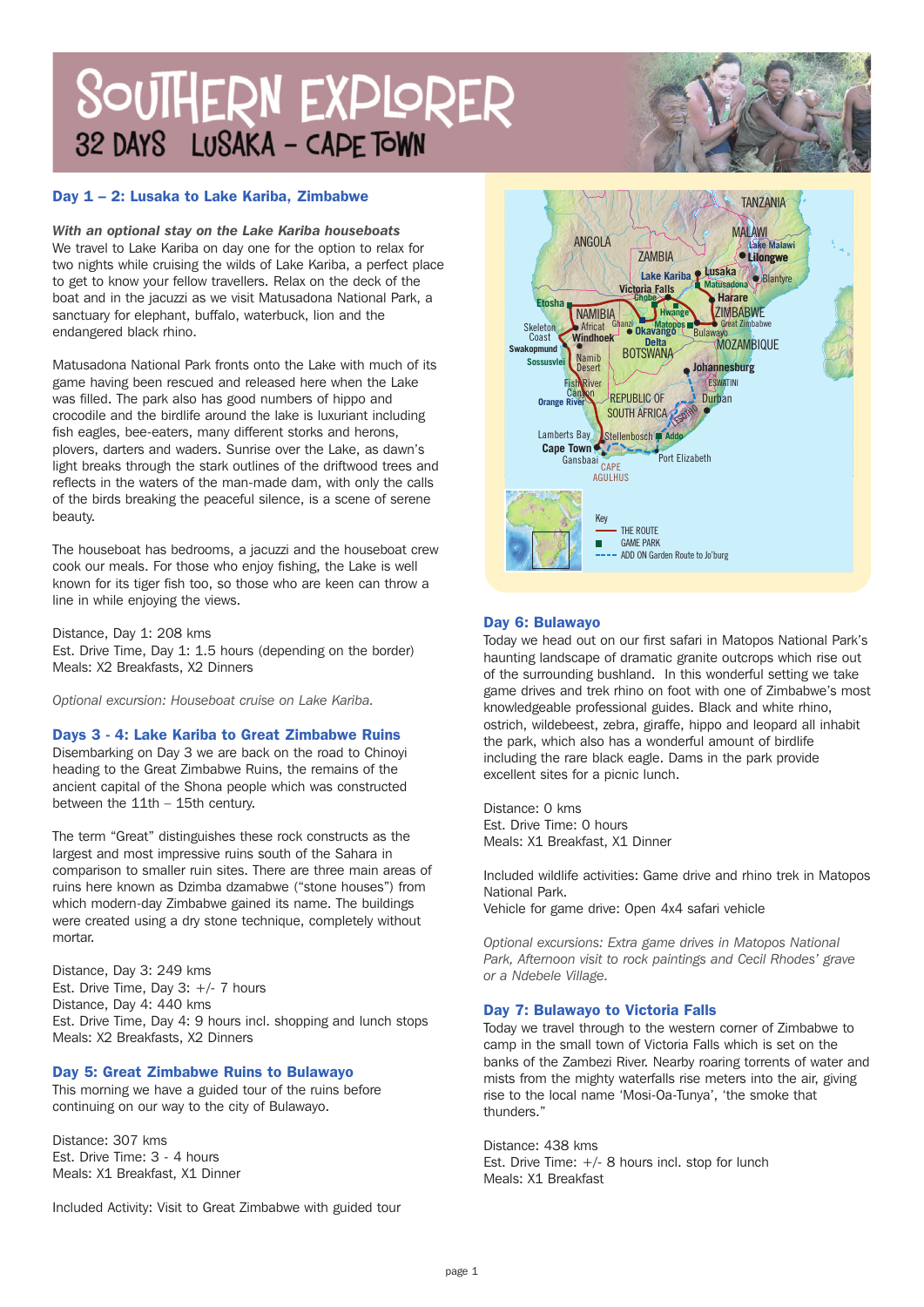# **Days 8 – 9: Victoria Falls**

One of the natural wonders of the world, Victoria Falls is a spectacle, second only to Niagara in size created by the eastern flowing Zambezi River plunging 100 metres from its flood plain in Zambia into the gorge, a 150 million years old fault.

On the walk through rainforest to the different vantage points to best view the Falls one gets drenched by the spray coming off the Falls as the river plummets into the gorge. Clouds of spray can be visible 20 miles away and the falling water creates a continuous rumbling roar.

With an immense range of different activities on offer from the gorge swing to micro lighting to white water rafting to canoe trips everyone keeps very busy during their stay at Victoria Falls. A popular activity is the 'Flight of the Angels', to fly over the Falls to fully admire their splendour. Take a round of golf and browse in the markets. We usually one evening take a sunset cruise together and enjoy a night out at a local restaurant.

Distance: 0 kms Drive Time: 0 hours Meals: None

*Optional excursions: Whitewater rafting, riverboard, bungee jump, gorge swing, flying fox and zip line, 'Flight of Angels', canoe trip, horse riding, a sundowner cruise.*

#### **Days 10 - 11: Victoria Falls to Kasane, Botswana**

Today we enter Botswana and visit Chobe National Park, where we have a full day set aside for game drives and a game cruise. Chobe is a park blessed with abundant game, and is particularly famous for its vast elephant herds. On a gentle cruise down the Chobe River we can watch elephant in and by the river. The park also has lion, leopard, cheetah, zebra, buffalo, hippo and a wide variety of antelope and bird species.

Distance: 87 kms Est. Drive Time: 3 hours (depending on the border) Meals: X2 Breakfasts, X2 Dinners

*Optional excursion: Chobe National Park – game drives and game cruise.*

#### **Day 12: Kasane to Maun**

We leave Chobe and travel past the Makgadikgadi Pans, large salt pans on our way to Maun, set on the edge of the Kalahari Desert in north eastern Botswana.

Distance: 666 kms Est. Drive Time: 9 hours incl. stop for lunch Meals: X1 Breakfast, X1 Dinner

#### **Days 13 – 15: Maun**

#### **With optional mokoro safari in the Okavango Delta**

From Maun we organise an optional three day safari into the Okavango Delta in a mokoro, a traditional dugout canoe of the Delta boatsmen, exploring the lush wilderness of the flood plain of the Okavango Delta.

The Okavango Delta is the world's largest inland delta, rich in both flora and fauna, with some of Africa's finest birdlife, as well as supporting elephant, hippo, crocodile and the unique sitatunga and lechwe. There is nothing to compare with the experience of gliding silently in a dug out canoe on the tranquil waters of the Delta at sunset through reed beds, lily ponds and papyrus swamps. We spend our nights camping on small islands in the heart of the Delta under the stars, and take guided game walks during our time here.

Distance: 0 kms Est. Drive Time: 0 hours Meals: X3 Breakfasts, X3 Dinners

*Optional excursions: Okavango Delta mokoro safari including X2 breakfasts and X2 dinners. A flight over the Delta.*

#### **Days 16 – 18: Maun to Etosha National Park, Namibia**

We now head into Namibia and make our way towards Grootfontein where we arrive on day 16 for shopping in town and to make a cultural visit to the local Bushmen. We stop over at a nearby camp before heading the following day for Namibia's most well known National Park, Etosha. We can stop en route to see the Hoba meteorite, the world's largest and estimated to be at least 190 million years old!

Distance over 3 days: 1,111 kms Est. Drive Time, Day 16: +/- 13 hours (depending on the border) incl. lunch stop Est. Drive Time, Day 17: 4 - 5 hours Est. Drive Time, Day  $18: +/- 5$  hours to Etosha entrance, then afternoon game drives in Etosha Meals: X3 Breakfasts, X3 Dinners

*Optional excursions: Walk with warrior bushmen, visit a women's village, Hoba meteorite.*

#### **Day 19: Etosha National Park**

Etosha National Park centres around the vast Etosha Pan, an extensive flat depression of 5,000 square metres of shimmering mirages and in the language of the local Owambo tribe Etosha means 'place of dry water'. The park is home to the 'big five' lion, leopard, buffalo, elephant and rhino. Optional evening game drives and the floodlit water holes at Okaukuejo and Halali are highlights of this park.

Distance: 0 kms Est. Drive Time: Game drives through the day Meals: X1 Breakfast, X1 Dinner

Included wildlife activity: Full day of game drives in Etosha National Park Vehicle for game drives: Overland truck

*Optional excursion: Evening game drive.*

#### **Day 20: Etosha National Park to Africat, Otjiwarongo**

Leaving Etosha we travel via Outjo to the Africat Foundation which is a non-profit organization focusing on the conservation of Namibia's predators, particularly cheetah, in their natural habitat. Here we can actively take part in this programme and learn more about these beautiful and amazing animals.

Distance: 182 kms Est. Drive Time: 7 hours including short game drive and stops for shopping and lunch Meals: X1 Breakfast, X1 Dinner

Included wildlife activities: Short game drive in Etosha, Africat Carnivore Care Vehicle for game drive: Overland truck

#### **Days 21 – 22: Otjiwarongo to Swakopmund**

We travel through some of the most scenic regions of the tour the lower section of the Skeleton Coast that is often shrouded in mist. We spend a night at the amazing Spitzkoppe rock formations, camping under the stars.

We come to Cape Cross Seal Reserve, one of 16 breeding colonies for Cape Fur seals before we arrive into the seaside resort town of Swakopmund, nestled between the desert and the sea.